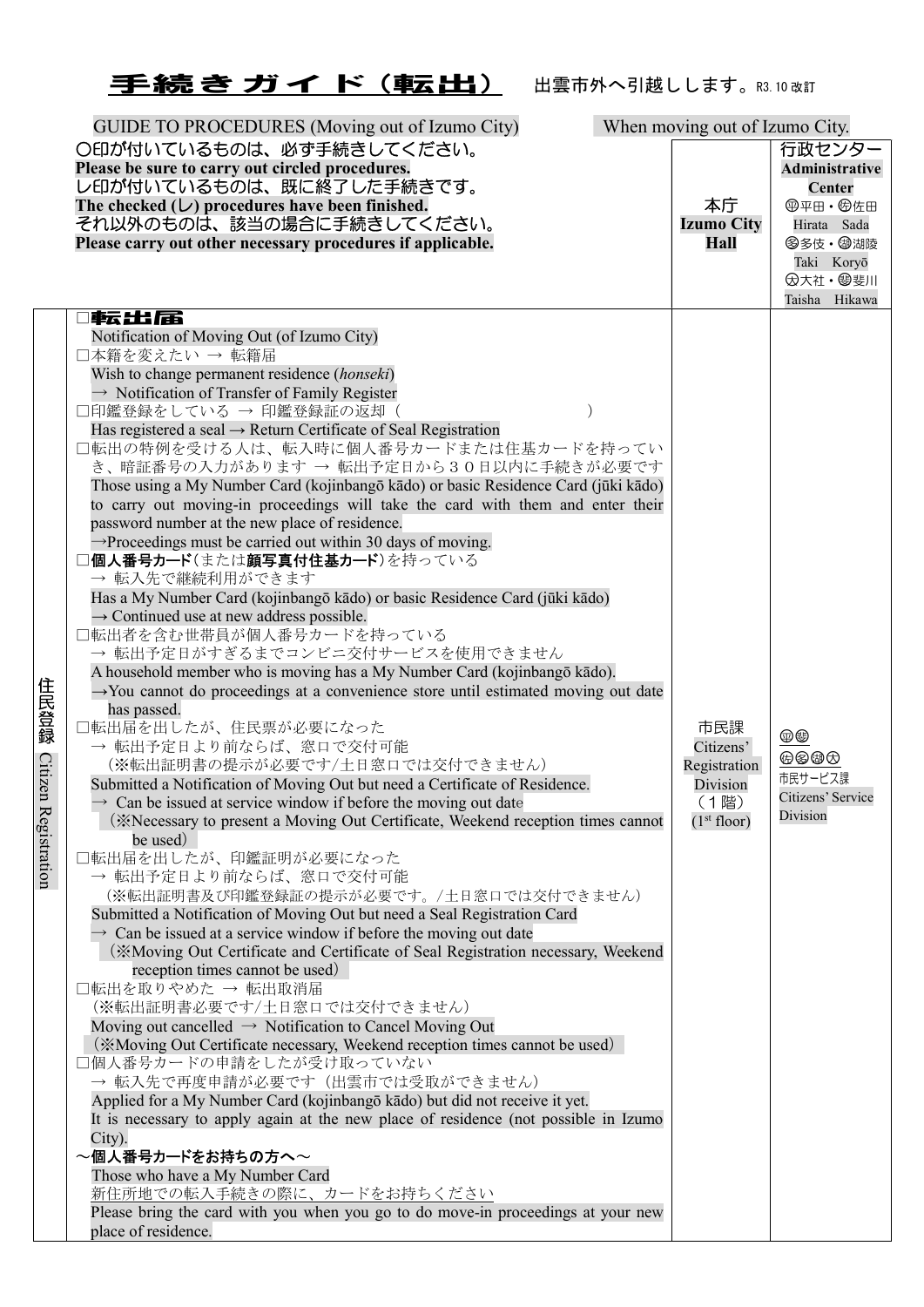|                      | ~国外へ転出される方へ~                                                                                                                       |                         |                            |
|----------------------|------------------------------------------------------------------------------------------------------------------------------------|-------------------------|----------------------------|
|                      | For those who are moving abroad                                                                                                    |                         |                            |
|                      | □海外へ転出する → 転出予定日で個人番号カードは廃止となります                                                                                                   |                         |                            |
|                      | 再入国時、個人番号カードが必要な方は、再度申請が必要です                                                                                                       |                         |                            |
| 住民登録                 | Moving abroad $\rightarrow$ My Number Card will be repealed on the planned day of moving                                           |                         |                            |
|                      | out. Those who need a My Number Card after re-entering Japan                                                                       |                         |                            |
|                      | will need to re-apply for it.                                                                                                      | 市民課                     | $\circledcirc$             |
|                      | →①再入国日の記載のあるパスポート(再入国時にパスポートに再入国印を押して                                                                                              | Citizens'               | <b>0000</b>                |
|                      | もらってください=航空チケットやWEB画面でも可)                                                                                                          | Registration            | 市民サービス課                    |
|                      | 1) Passport with the date of re- entering Japan (make sure to get a re-entry stamp                                                 | Division                | Citizens' Service          |
|                      | when you enter the country. You can also use your plane ticket or internet service<br>screenshot of it).                           | (1階)                    | Division                   |
| Citizen Registration | 日本国籍を取得している方                                                                                                                       | (1 <sup>st</sup> floor) |                            |
|                      | Those who have Japanese citizenship                                                                                                |                         |                            |
|                      | ②本籍地以外への転入は戸籍謄本·戸籍の附票が必要になります                                                                                                      |                         |                            |
|                      | 2 If you move somewhere other than your registered permanent residence                                                             |                         |                            |
|                      | (honseki), you will need to attach an official copy of family registry (koseki                                                     |                         |                            |
|                      | tōhōn) or family registry history (koseki no fuhyō).                                                                               |                         |                            |
|                      | <b>国民健康保険</b> に加入している → 保険証の返却もしくは訂正                                                                                               |                         |                            |
|                      | → 学生用保険証の交付を希望される場合は申請手続き                                                                                                          |                         |                            |
|                      | Enrolled in National Health Insurance $\rightarrow$ Return or correct Health Insurance Card                                        |                         |                            |
|                      | $\rightarrow$ Application procedures if wish to have a Student Insurance Card issued                                               |                         |                            |
|                      | ※該当世帯のみ → 特定同一世帯所属者異動連絡票の受け取り                                                                                                      |                         |                            |
| 国保・年金                | $\mathbb{X}$ Applicable households only $\rightarrow$ Receive Status Change Notice of Specific                                     |                         |                            |
|                      | <b>Family Unit Member</b>                                                                                                          |                         |                            |
|                      | ※該当世帯のみ → 旧被扶養者異動連絡票の受け取り                                                                                                          | 保険年金課                   |                            |
|                      | $\mathbb{X}$ Applicable households only $\rightarrow$ Receive Status Change Notice of Former<br>Dependent                          | Welfare<br>Insurance    | $\underline{\oplus\oplus}$ |
|                      | 限度額適用認定証または限度額適用·標準負担額減額認定証の交付を受けている                                                                                               | $\&$                    | 伯多曲负                       |
|                      | → 認定証の差し替え及び適用区分の変更がある場合があります                                                                                                      | Pension                 | 市民サービス課                    |
| Insurance, Pension   | Holder of Certificate of Limited National Health Insurance Payment or Certificate of                                               | Division                | Citizens' Service          |
|                      | Limited National Health Insurance & Reduced Standard Contribution.                                                                 | (1階)                    | Division                   |
|                      | $\rightarrow$ Certificate may be replaced or changed in applicable sections.                                                       | (1 <sup>st</sup> floor) |                            |
|                      | 後期高齢者医療に加入している                                                                                                                     |                         |                            |
|                      | → 保険証等の返却もしくは訂正、負担区分証明書·認定証明書の受け取り                                                                                                 |                         |                            |
|                      | Enrolled in Later-stage Elderly Medical Care                                                                                       |                         |                            |
|                      | $\rightarrow$ Return or correct Health Insurance Card etc, Receive Classification Certificate                                      |                         |                            |
|                      | コ海外へ転出する(国民年金に任意加入したい)→ 任意加入の手続き                                                                                                   |                         |                            |
|                      | Moving abroad (wish to voluntarily enroll in National Pension Plan)<br>$\rightarrow$ Voluntary enrollment procedures               |                         |                            |
|                      | コ <b>児童手当</b> を受けている(職場で受けている公務員は除く)→ 喪失手続き                                                                                        |                         |                            |
|                      | ※転出先においても、転出予定日の翌日から15日以内に手続きが必要です                                                                                                 |                         |                            |
|                      | Receiving Child Allowance (excluding government employees receiving allowance at                                                   |                         |                            |
|                      | work) $\rightarrow$ Termination procedures.                                                                                        |                         |                            |
|                      | XIt is necessary to do proceedings at your new place of residence within 15 days from                                              |                         |                            |
|                      | the day after your moving day.                                                                                                     |                         |                            |
| 児童福祉                 | <b>児童扶養手当(ひとり親世帯対象)</b> を受けている、または手当の対象児童になっている                                                                                    |                         |                            |
|                      | → 住所変更手続き                                                                                                                          |                         |                            |
|                      | Receiving Child Support Aid (single parent households), or child eligible for Child                                                | 子ども政策課                  | $\overline{\oplus}$        |
|                      | Support Aid $\rightarrow$ Change of address procedures                                                                             | <b>Child Policies</b>   | 体多都负                       |
|                      | □乳幼児等医療を受けている(就学前児を対象)<br>→ 乳幼児等医療資格の喪失手続き、資格証の返却                                                                                  | Division                | 市民サービス課                    |
|                      | Receiving Infant Medical Fee Aid (children who are not yet in school)                                                              | (1階)                    | Citizens' Service          |
| Child Welfare        | $\rightarrow$ Procedures to terminate Infant Medical Fee Aid Eligibility Certificate, return                                       | (1 <sup>st</sup> floor) | Division                   |
|                      | Certificate                                                                                                                        |                         |                            |
|                      | □子ども医療(小中学生を対象)を受けている                                                                                                              |                         |                            |
|                      | → 子ども医療資格の喪失手続き、資格証の返却                                                                                                             |                         |                            |
|                      | Children are receiving medical care (elementary and junior high school students) $\rightarrow$                                     |                         |                            |
|                      | Forfeit Children's Medical Fee Aid                                                                                                 |                         |                            |
|                      | □県外へ転出する → しまね子育てパスポート (こっころ) の返還手続き<br>Moving out of the prefecture $\rightarrow$ return Shimane Child Support Passport (Coccolo) |                         |                            |
|                      |                                                                                                                                    |                         |                            |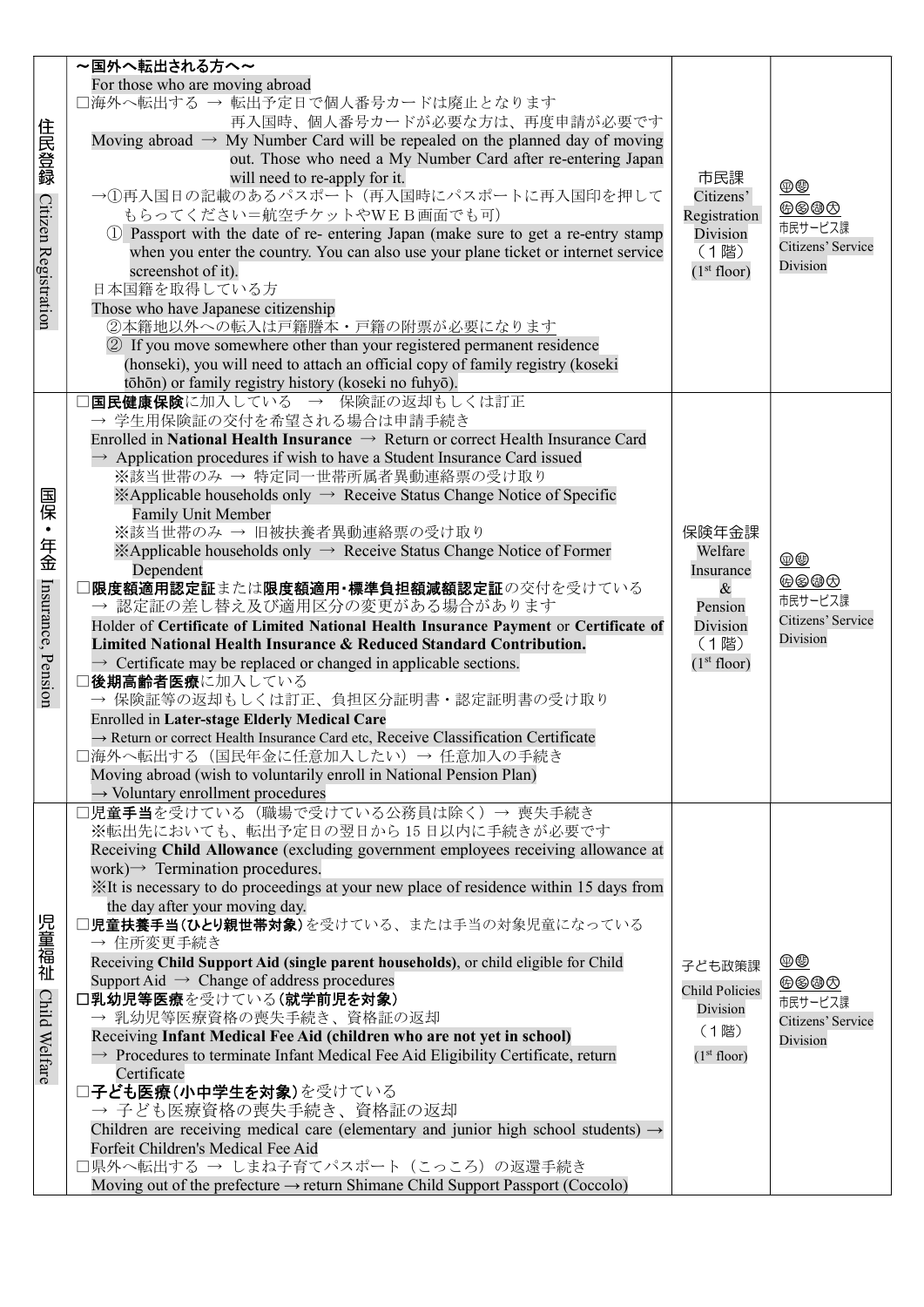| 児童福祉<br>Child Welfare  | ] <b>保育所</b> に入所している児童がいる、または入所申込中の児童がいる<br>→ 退所手続き及び保育料の精算方法の説明を受ける (※退所届は各保育所に提出)<br>Children are attending daycare, or is in the process of applying for daycare.<br>$\rightarrow$ Receive explanation for proceedings for withdrawing from daycare and fee<br>calculation method (the request for withdrawal is done at each daycare center<br>respectively)<br>コ幼稚園に入園している児童がいる<br>→ 退園手続き及び預かり保育料の精算方法の説明を受ける(※退園願は各幼稚園<br>に提出)<br>Children are enrolled in kindergarten<br>$\rightarrow$ Receive explanation for proceedings for withdrawing from kindergarten and about<br>the childcare fee calculation method (the request for withdrawal is done at each<br>kindergarten respectively)                                                                                                                                                                                                                                                                                                                                                                                                                                                                                                                                                                                                                                                                                                                                                                                                            | 保育幼稚園課<br>Child Care<br>and Early<br>Education<br>Division<br>(1階)<br>(1 <sup>st</sup> floor) | $\oplus$<br>6000<br>市民サービス課<br>Citizens' Service<br>Division |
|------------------------|--------------------------------------------------------------------------------------------------------------------------------------------------------------------------------------------------------------------------------------------------------------------------------------------------------------------------------------------------------------------------------------------------------------------------------------------------------------------------------------------------------------------------------------------------------------------------------------------------------------------------------------------------------------------------------------------------------------------------------------------------------------------------------------------------------------------------------------------------------------------------------------------------------------------------------------------------------------------------------------------------------------------------------------------------------------------------------------------------------------------------------------------------------------------------------------------------------------------------------------------------------------------------------------------------------------------------------------------------------------------------------------------------------------------------------------------------------------------------------------------------------------|-----------------------------------------------------------------------------------------------|--------------------------------------------------------------|
| 健康<br>Health           | 1妊娠中である → 妊産婦一般健康診査受診票の使い方について確認<br>Currently pregnant or has given birth in the last 12 months $\rightarrow$ Confirm use of Maternity<br>Health Medical Check-up Card<br>□1 歳未満の子どもがいる → 乳児一般健康診査受診票の使い方について確認<br>(未使用の受診票が残っている方のみ)<br>Has a child under 1 year old → Confirm use of Infant Health Medical Check-up Card<br>(only those with unused check-up cards)                                                                                                                                                                                                                                                                                                                                                                                                                                                                                                                                                                                                                                                                                                                                                                                                                                                                                                                                                                                                                                                                                                                                        | 健康増進課<br>Health<br>Services<br>Division<br>(1階)<br>(1 <sup>st</sup> floor)                    | $\oplus$<br>体多都负<br>市民サービス課<br>Citizens' Service<br>Division |
| 福<br>祉<br>Welfare      | コ福祉タクシー利用券を持っている → 利用券の返還<br>Has Welfare Taxi Tickets $\rightarrow$ Return tickets<br>障がい福祉サービスの支給決定を受けている→届出・受給者証の返還<br>Has received a grant permission for Disability Welfare Services<br>$\rightarrow$ Submit notification, Return Beneficiary Certificate<br>□福祉医療を受けている → 福祉医療資格の喪失手続き<br>Receiving Medical Welfare $\rightarrow$ Procedures to terminate Medical Welfare Certificate<br><b>]特別児童扶養手当・特別障がい者手当・障がい児福祉手当を受けている</b><br>→ 住所変更手続き<br>Receiving Support Aid for Special-needs Child, Special Disability Allowance,<br><b>Allowance for Children with Disabilities</b><br>$\rightarrow$ Change of address procedures<br>□自立支援医療受給者証を持っている → 転出先の市区町村役場で手続き<br>Has an Independence Support Medical Care Card (jiritsu shien iryō)<br>$\rightarrow$ Procedure at the municipal office where you are moving out<br>□NHK 受信料の減免を受けていた → 転出先の市区町村役場で手続き<br>Has been receiving reduction/exemption of NHK fees<br>$\rightarrow$ Procedure at the municipal office where you are moving out<br> 身体障がい者手帳・療育手帳・精神障がい者保健福祉手帳を持っている<br>→ 転出先の市区町村役場で手続き<br>Has a Physical Disability Card (shintai shōgaisha techō), Rehabilitation Card (ryōiku<br>techō) or Cognitive Disability Card (seishinshōgaisha hoken fukushi techō)<br>$\rightarrow$ Procedure at the municipal office where you are moving to<br>□透析にかかる交通費の助成を受けている → 資格喪失手続き<br>Has been receiving financial aid for transport costs incurred from dialysis/dialytic<br>treatments. $\rightarrow$ Proceedings for forfeiting the benefit | 福祉推進課<br>Welfare<br>Promotion<br>Division<br>(1階)<br>(1 <sup>st</sup> floor)                  | $\oplus$<br>6000<br>市民サービス課<br>Citizens' Service<br>Division |
| 介<br>護<br>Nursing Care | ]介護保険証を持っている → 介護保険証の返却<br>Has a Nursing Care Insurance Card $\rightarrow$ Return Nursing Care Insurance Card<br>□高齢者福祉タクシー利用券を持っていた→利用券の返還<br>Has Elder Welfare Taxi Tickets $\rightarrow$ Return tickets<br> 転出先で介護保険に係る施設に入所する<br>→ 介護保険に係る住所地特例等の説明を受ける<br>Will use nursing insurance to enter a care facility in the new place of residence.<br>$\rightarrow$ Receive explanation concerning region-specific cases etc., of nursing insurance.<br>] <b>老老介護生活支援サービス利用券</b> を持っていた → 利用券の返還<br>Has service vouchers for using Elderly Daily Life/Care Support Services<br>$\rightarrow$ Return Nursing Care Insurance Card<br>□65歳以上である → 介護保険料の説明を受ける<br>Is 65 years old or over $\rightarrow$ Receive explanation on nursing care insurance fees                                                                                                                                                                                                                                                                                                                                                                                                                                                                                                                                                                                                                                                                                                                                                       | 高齢者福祉課<br>Senior Citizens'<br>Welfare<br>Division<br>(2階)<br>(2 <sup>nd</sup> floor)          | $\oplus$<br>体多都力<br>市民サービス課<br>Citizens'Service<br>Division  |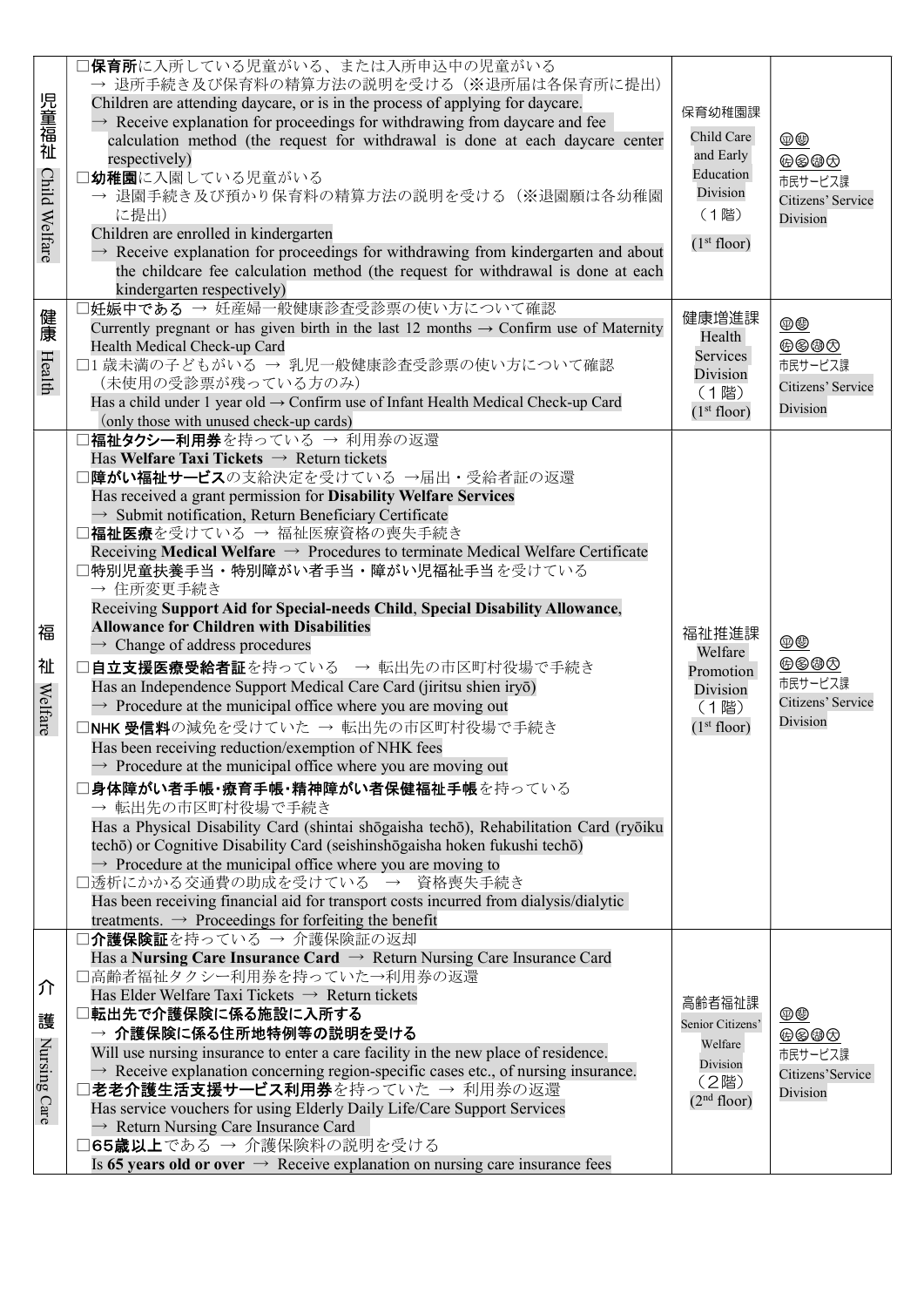| 税<br>金<br>Taxes      | □市外へ転出する (国内、海外いずれの場合も)<br>→ 転出後の納税の有無の確認及び納付についての相談の為、必ずお立ちよりください<br>Moving out of the city (whether within the country or abroad)<br>$\rightarrow$ Don't forget to stop by to consult about paying taxes that may be due after moving.<br>□原付バイク、ミカー、農耕作業車などを所有している<br>→ 転出先の市町村で軽自動車税 (種別割) の申告手続きをしてください<br>(ナンバーを変更する必要があります)<br>Has a motorcycle, mini car, vehicle for agricultural use<br>$\rightarrow$ Please do proceedings for light motor vehicle taxes (type dependent) at the city,<br>town or village you're moving to (it will be necessary to change the number plates).<br>※軽自動車(軽四輪、小型二輪・軽二輪)を所有している方は、それぞれ、転出先の<br>軽自動車検査協会、運輸支局で住所変更の手続きを行ってください<br>X Those who own a light motor vehicle, must do address change proceedings at the<br>Light Motor Vehicle Inspection Association Organization Transport Bureau Branch<br>Office of the place they're moving to.<br>※海外に転出する場合は、事前に市民税課へお問い合わせください<br>If you are moving out of Japan, please consult with the Citizen's Tax Division about<br>the payment of your remaining taxes.<br>□転出先が海外で、固定資産を保有している→ 納税管理者の申告手続き | 市民税課<br>Citizens' Tax<br>Division<br>(2階)<br>(2 <sup>nd</sup> floor)<br>資産税課                                  | $\underline{\oplus\oplus}$<br>体多都力<br>市民サービス課<br>Citizens' Service<br>Division                                                                                                                    |
|----------------------|-----------------------------------------------------------------------------------------------------------------------------------------------------------------------------------------------------------------------------------------------------------------------------------------------------------------------------------------------------------------------------------------------------------------------------------------------------------------------------------------------------------------------------------------------------------------------------------------------------------------------------------------------------------------------------------------------------------------------------------------------------------------------------------------------------------------------------------------------------------------------------------------------------------------------------------------------------------------------------------------------------------------------------------------------------------------------------------------------|---------------------------------------------------------------------------------------------------------------|---------------------------------------------------------------------------------------------------------------------------------------------------------------------------------------------------|
|                      | New place of residence is abroad, but there are fixed assets left behind.<br>$\rightarrow$ Proceedings for nominating a taxpayer proxy.                                                                                                                                                                                                                                                                                                                                                                                                                                                                                                                                                                                                                                                                                                                                                                                                                                                                                                                                                       | Property Tax<br>Division<br>(2階)<br>(2 <sup>nd</sup> floor)                                                   |                                                                                                                                                                                                   |
| 教育<br>Education      | □小中学生がいる → 転校手続き<br>Has a child attending elementary/junior high school $\rightarrow$ Procedures to transfer schools                                                                                                                                                                                                                                                                                                                                                                                                                                                                                                                                                                                                                                                                                                                                                                                                                                                                                                                                                                          | 教育委員会<br>Board of<br>Education<br>学校教育課<br>School<br>Education<br>Division<br>(4階)<br>(4 <sup>th</sup> floor) |                                                                                                                                                                                                   |
| 生                    | □防災行政無線の戸別受信機を借りていた<br>If you are renting a household reception device to receive disaster messages<br>→ 防災行政無線の戸別受信機の返還、脱退届の提出<br>$\rightarrow$ Return the reception device and submit a notification of your withdrawal from the<br>disaster message program.                                                                                                                                                                                                                                                                                                                                                                                                                                                                                                                                                                                                                                                                                                                                                                                                                               | 防災安全課<br>Disaster &<br>Crime<br>Prevention<br>Division<br>(3階)<br>(3 <sup>rd</sup> floor)                     | $\oplus$<br>体多都负<br>市民サービス課<br>Citizens'Service<br>Division                                                                                                                                       |
| 活<br>Daily Life      | コ水道の使用を中止する → 閉栓手続き<br>※電話、インターネットでも手続きができます TEL:0853-21-3511<br>Discontinue water supply services $\rightarrow$ Procedures to discontinue services<br>X You can do this procedure by phone or on the internet as well.<br>TEL: 0853-21-3511<br>◆斐川地域及び島村町で水道をご利用の方は、<br>斐川宍道水道企業団で手続きしてください Tm:0853-72-8215<br>Those who are using the water services in Hikawa Area or Shimamura-chō, please<br>contact Hikawa Shinji Waterworks Business Association for proceedings.<br>TEL: 0853-72-8215                                                                                                                                                                                                                                                                                                                                                                                                                                                                                                                                                                                                 | 上下水道局<br>Waterworks<br>& Sewage<br>Bureau<br>(地図参照)<br>(See map)                                              | 中東部上下水道事務所<br>Eastern Regional<br>Waterworks and<br>Sewage Office<br>传多曲<br>西部上下水道事務所<br>Western Regional<br>Waterworks and<br>Sewage Office<br>8 斐川宍道水道企業団<br>Hikawa-Shinji<br>Waterworks Office |
| 空き家<br>Vacant Houses | 口居住していた家屋が空き家になる<br>→ 空き家の維持·管理及び「いずも空き家バンク」の相談窓口<br>出雲市建築住宅課 空き家対策室 Tm:0853-21-6210<br>The house will be left vacant after moving out<br>$\rightarrow$ Consult about preservation/management of the house, or about renting/selling it via<br>Izumo Vacant House Bank (Izumo akiya banku).<br>Izumo City, Building & Housing Development Division,<br>Vacant Houses Management Section, TEL: 0853-21-6210                                                                                                                                                                                                                                                                                                                                                                                                                                                                                                                                                                                                                                                                                    | 空き家対策室<br>Vacant<br>Houses<br>Management<br>Section<br>(5階)<br>(5 <sup>th</sup> floor)                        |                                                                                                                                                                                                   |